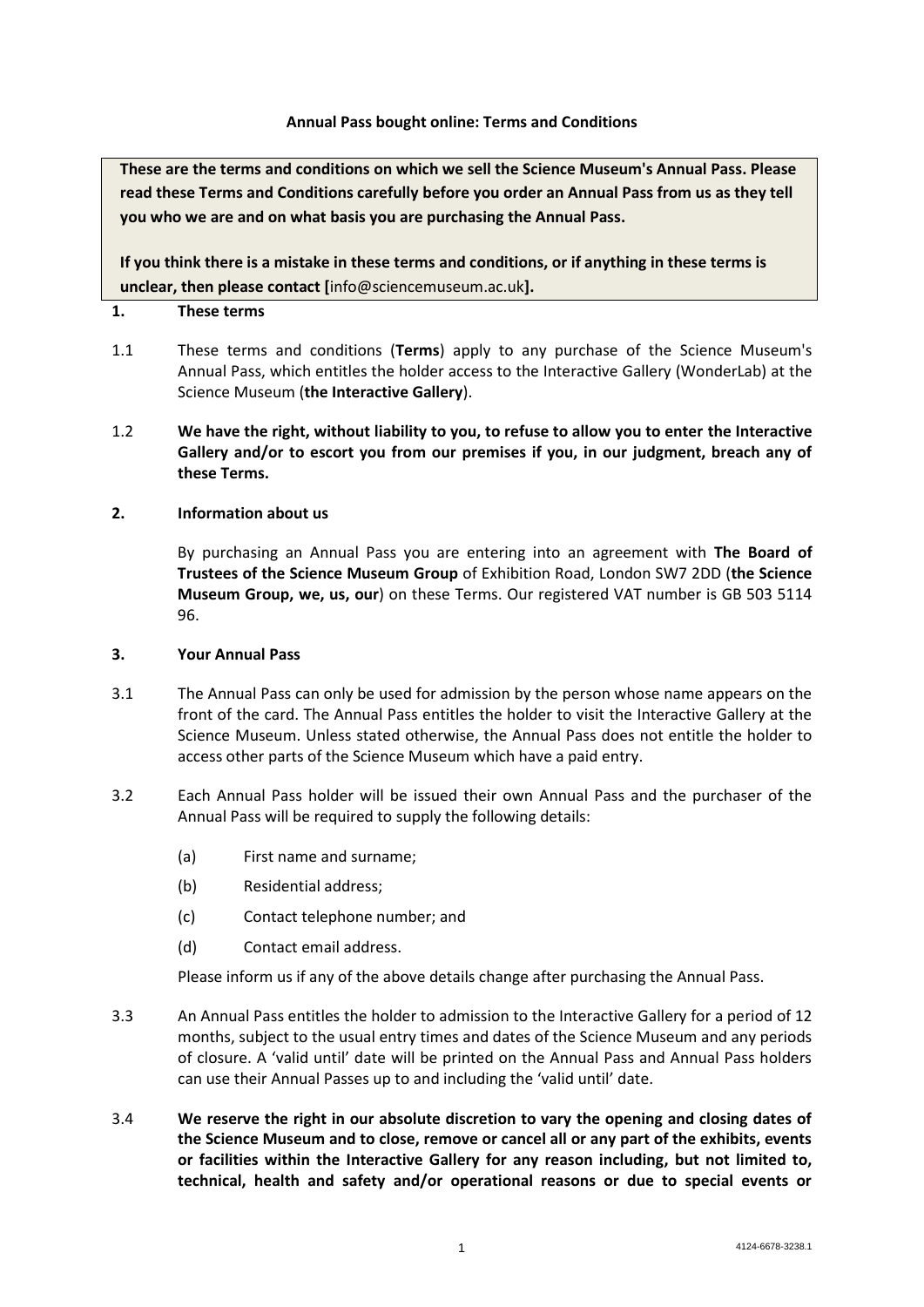**private functions.** The full value or any part of the value of the Annual Pass will not be refunded nor will any compensation be payable if any part of the Interactive Gallery becomes temporarily unavailable.

- 3.5 Possession of an Annual Pass does not guarantee entry or re-entry to the Interactive Gallery or shows within the Interactive Gallery and does not guarantee immediate entry, especially during peak times. The Science Museum's management, acting reasonably, control the capacity of the Interactive Gallery to ensure safety and a pleasant experience for all visitors.
- 3.6 Outside normal Science Museum opening hours the Interactive Gallery may be used for special events and the Annual Pass does not allow entry to these unless otherwise stated. Access to special events held in the Interactive Gallery may require additional tickets to be purchased.
- 3.7 Unless stated otherwise, an Annual Pass cannot be used in conjunction with any promotional offer or voucher.
- 3.8 On the presentation of an Annual Pass, Annual Pass holders may receive discounts and/or benefits from us and/or third parties. Such discounts and benefits are provided on a gratuitous basis, without obligation. As such, these third parties are subject to change without notice and the Science Museum Group is entitled to remove, change and/or withdraw any or all discounts and/or benefits in its absolute discretion at any time and for any reason without notice.
- 3.9 The Science Museum Group shall only use your details in accordance with the Science Museum Group's privacy policy which can be viewed at [http://www.sciencemuseum.org.uk/about-us/contact-us/privacy-policy.](http://www.sciencemuseum.org.uk/about-us/contact-us/privacy-policy) The Science Museum Group reserves the right to use your details to contact you in relation to service information, including, but not limited to, expiry and/or renewal reminders. The Science Museum Group also reserves the right to use your details for marketing purposes for its products and events unless you have opted out of receiving such information. If you wish to opt out of receiving such information at any time please contact us by email via [marketing@sciencemuseum.org.uk.](mailto:marketing@sciencemuseum.org.uk)
- 3.10 Where you purchase an Annual Pass for another individual, we shall use their details solely for the purpose of enabling them to use their Annual Pass and for statistical analysis.

# **4. Family Annual Pass**

- 4.1 Family Annual Pass options are as follows:
	- (a) Family of 3 Up to two adults, and children aged 4-16
	- (b) Family of 4 Up to two adults, and children aged 4-16
- 4.2 Each family member will be issued with their own Annual Pass, however all passes will share the details of the purchaser. In order to qualify for a Family Annual Pass, all Annual Passes must be purchased as part of the same transaction.
- 4.3 You must be 17 years old or over to purchase a Family Annual Pass.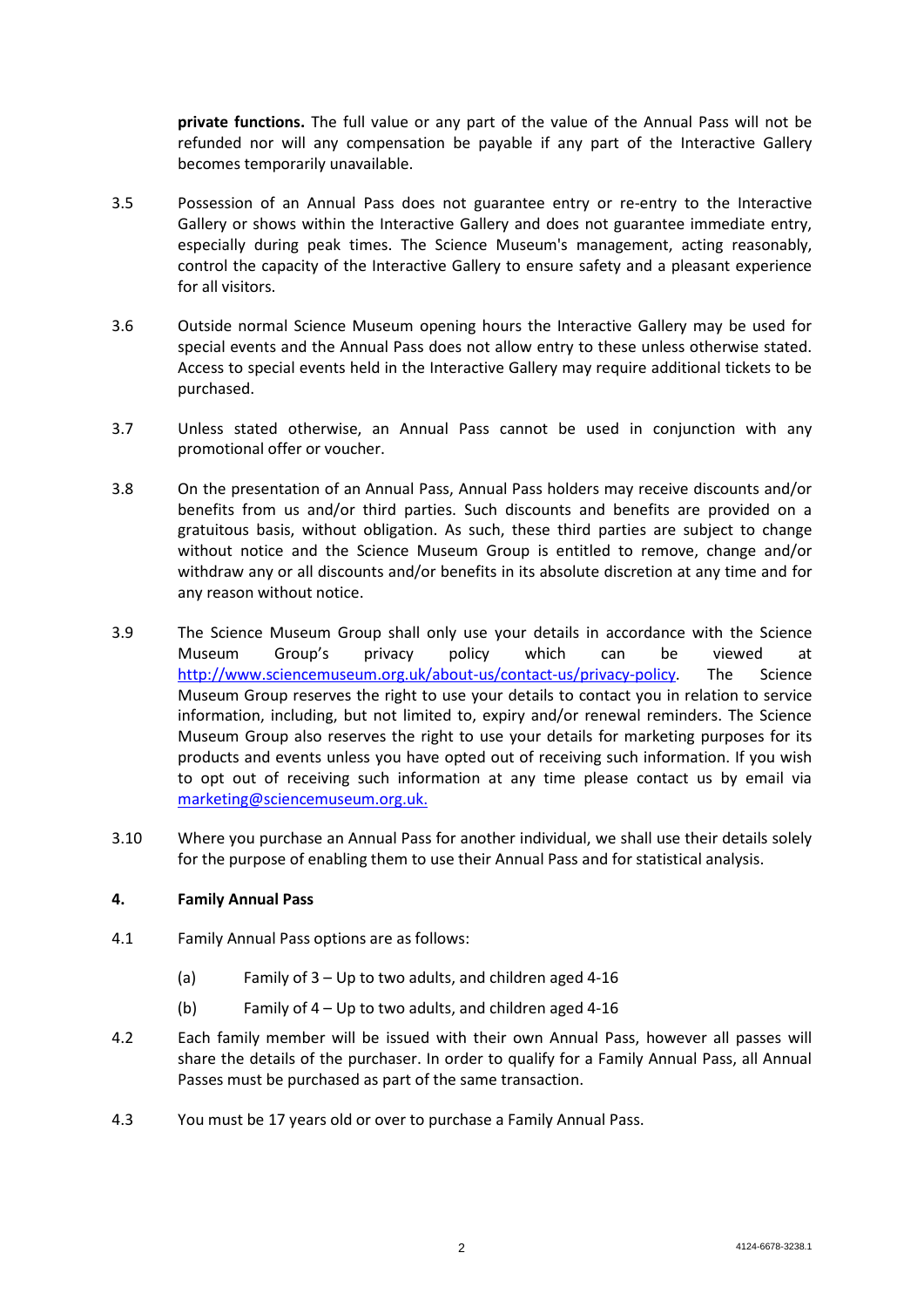# **5. Payment**

- 5.1 We accept payment with Mastercard, Visa, American Express, Maestro & JCB. You must pay for the Annual Pass before we dispatch it. We will not charge your credit or debit card until your order has been confirmed and we dispatch the Annual Pass to you.
- 5.2 If we are unable to accept your order for any reason, we will inform you of this by email and will not charge you for the Annual Pass.

# **6. Receiving your Annual Pass**

- 6.1 Once your purchase has been confirmed an order confirmation will be sent to the email address you specified in your order, at which point a contract will come into existence between you and us on these Terms. No agreement is formed between you and us for the sale of the Annual Pass until we email you with this confirmation.
- 6.2 It is your responsibility to check prior to completing your purchase that the information you have supplied to us with regard to your order and your Annual Pass requirements are accurate.

# **7. Using your Annual Pass**

- 7.1 To use an Annual Pass, the authorised holder must present it at the Ticket Desk outside the Interactive Gallery. Failure to present a valid Annual Pass (including due to it having been lost, stolen or forgotten) may result in non-admittance to the Interactive Gallery.
- 7.2 During your visit you must retain your Annual Pass for production on demand by our representatives.
- 7.3 Your visit to the Science Museum and to the Interactive Gallery is at all times subject to any notice to visitors we post on the premises, and our standard admissions guidelines as may be amended from time to time, a copy of which you can read at [www.sciencemuseum.org.uk/visitmuseum.](http://www.sciencemuseum.org.uk/visitmuseum) In addition, you and any persons for whom you have bought an Annual Pass must comply with any reasonable instructions given to you by our staff or any third party instructed on our behalf during your visit.

# **8. Visitors under 12**

Visitors under 12 years of age must be accompanied by an adult at all times.

# **9. Revocation of Annual Passes**

- 9.1 All Annual Passes remain the property of the Science Museum Group and shall be revoked without compensation in the following circumstances:
	- (a) If the Annual Pass is sold, loaned or given away without our prior written consent;
	- (b) If any attempt is made to sell, loan or give away an Annual Pass without our prior written consent; or
	- (c) If the Annual Pass has been purchased through illegal methods (including, but not limited to, the use of fraudulent debit/credit cards).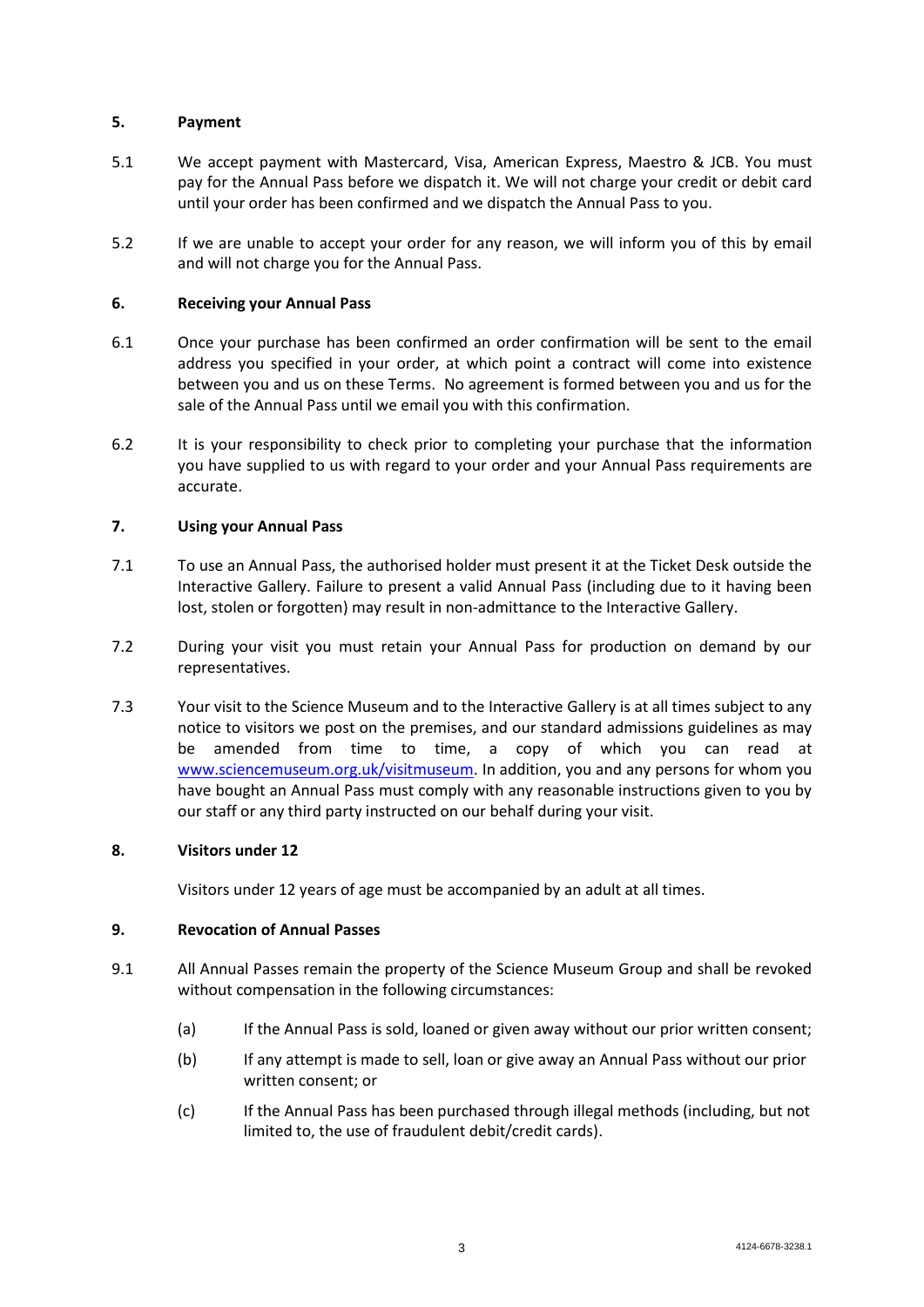### **10. Resale**

### 10.1 **You may not re-sell Annual Passes without our prior written consent**.

10.2 We will (subject to our sole discretion) refuse entry to any person who attempts to enter the Interactive Gallery with an Annual Pass that has been resold without our written consent and no compensation whatsoever is payable by us if this occurs.

### **11. Lost Annual Passes**

11.1 A lost, stolen and/or damaged Annual Pass should immediately be reported to [info@sciencemuseum.ac.uk.](mailto:info@sciencemuseum.ac.uk)

### 11.2 **We will not be responsible for any Annual Passes that are lost or deleted**.

11.3 Replacement Annual Passes will only be issued at our discretion.

# **12. Our responsibility for loss or damage suffered by you**

- 12.1 We are responsible for loss or damage you suffer that is a foreseeable result of our failure to (i) comply with these Terms or (ii) use reasonable care and skill. This includes liability for: death or personal injury caused by our negligence or the negligence of our employees, agents or subcontractors; fraud or fraudulent misrepresentation; and breach of your legal rights in relation to your Annual Pass.
- 12.2 **We are not liable for business losses**. **We only supply Annual Passes for private use. If you use the Annual Pass for any commercial, business or re-sale purpose we will not be liable to you for any loss of business, loss of revenue, loss of profits or loss of business opportunity.**

# **13. Filming and photography**

- 13.1 We may authorise third parties to carry out filming, photography and/or sound recordings at our premises, including in the Interactive Gallery. By purchasing an Annual Pass you agree (on your own behalf and on behalf of any persons for whom you purchase Annual Passes and who attend our premises/the Interactive Gallery) that we and any third party authorised by us may include you and those you have bought Annual Passes for in such films, photographs and/or sound recordings and may exploit such films, photographs and sound recordings in perpetuity in any format whatsoever without payment. You are responsible for bringing this provision to the attention of any person for whom you have bought an Annual Pass. We will always let visitors know if filming or photography is taking place during their visit, and the nature of it.
- 13.2 You may be permitted to use a hand-held camera (including the camera on a mobile device such as a smartphone or tablet) for private and non-commercial purposes but you and any other visitors for whom you purchased an Annual Pass must comply with any restrictions on photography which we make known to you. You may commit an offence if you copy any material which is protected by copyright without the consent of the relevant copyright owner. If this occurs you may face criminal or civil penalties.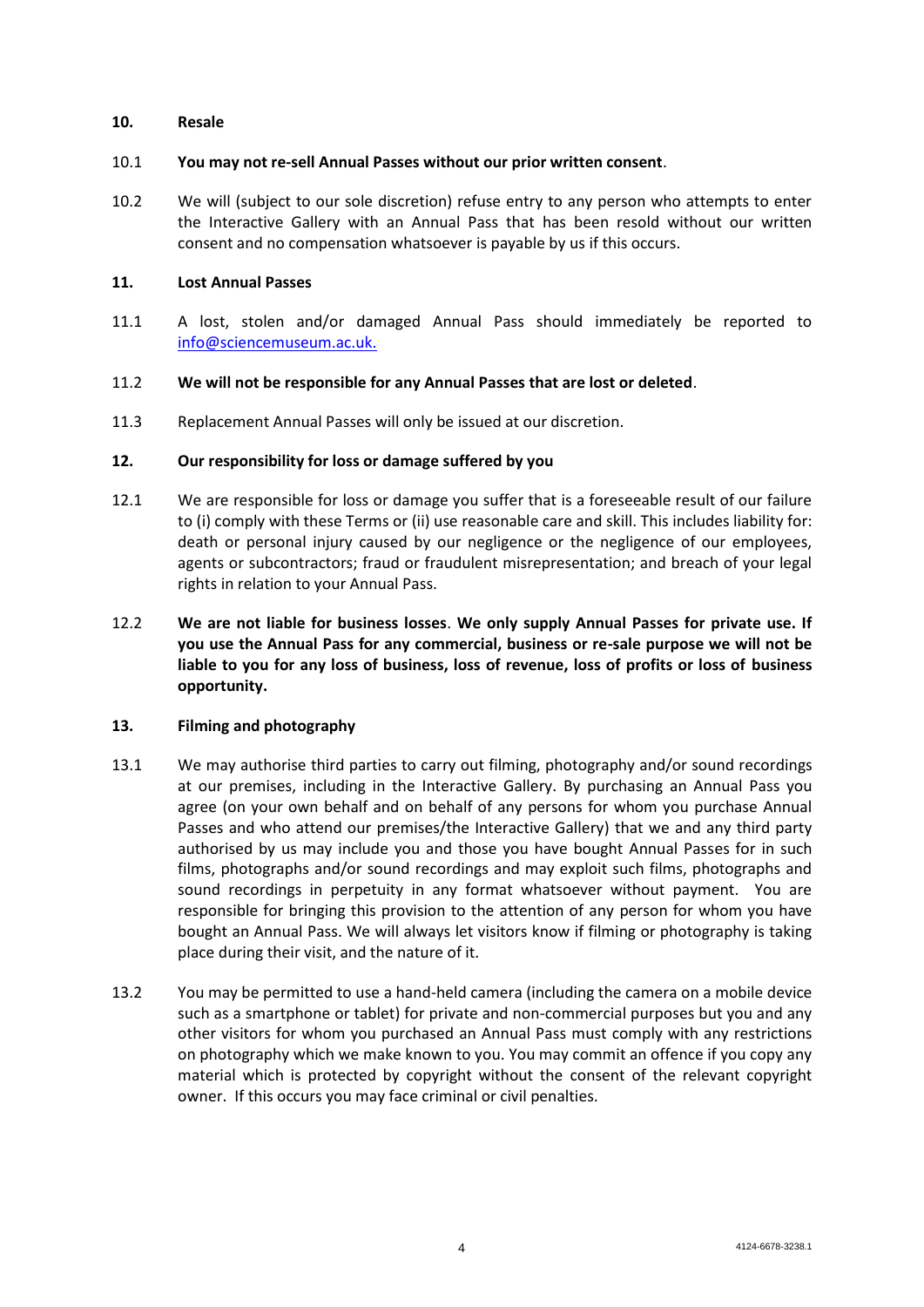## **14. Your right to cancel**

- 14.1 As a consumer, you have a legal right to cancel the contract formed between us (and receive a refund of the fees paid) if you change your mind or decide for any other reason that you do not want to use the Annual Pass.
- <span id="page-4-0"></span>14.2 Your legal right to cancel the contract starts from the date on which we confirm that your application for an Annual Pass has been accepted, which is when the contract between us if formed. Your deadline for cancelling the contract is 14 days after the day on which this contract was formed.
- 14.1 To cancel a contract for an Annual Pass, you must contact us via email at [info@sciencemuseum.ac.uk](mailto:info@sciencemuseum.ac.uk) or by writing to Visitor Services Manager, science museum, Exhibition Road, London SW7 2DD. You may use the model cancellation form set out in Annex 1 but you do not have to.
- 14.2 To meet the cancellation deadline, it is enough for you to send your communication concerning the exercise of the right to cancel before the cancellation period has expired. We will email you to confirm we have received your cancellation.
- <span id="page-4-1"></span>14.3 **Please note:** if you cancel the contract in accordance with clause [14.2](#page-4-0) we are permitted by law to charge you for the period of time (if any) that the Annual Pass was valid up to the date on which we were notified of your decision to cancel the contract and so we shall be entitled to charge you the Day Pass price for each day that you attended the Interactive Gallery using the Annual Pass prior to cancellation.
- 14.4 If we have already received payment at the point we are notified of your cancellation we will refund you the price you paid for the Annual Pass, less any deductions made in accordance with clause [14.3.](#page-4-1) We will make any refund due as soon as possible.
- 14.5 If we have not received payment at the point we are notified of your cancellation we shall invoice you for any money owed in accordance with clause [14.3.](#page-4-1)

# **15. Questions and complaints**

- 15.1 If you have any questions or complaints about your Annual Pass please contact us by telephoning 0207 942 4000 or by writing to us at [info@sciencemuseum.ac.uk](mailto:info@sciencemuseum.ac.uk) or to Visitor Services Manager, Science Museum, Exhibition Road, London, SW7 2DD.
- 15.2 If you are not happy with how we have handled any complaint, disputes may be submitted for online resolution to the European Commission Online Dispute Resolution platform at [http://ec.europa.eu/odr.](http://ec.europa.eu/odr)

# **16. Other important terms**

- 16.1 Nobody else other than you and us are party to the agreement that is entered into upon these Terms and accordingly no other person shall have rights to enforce any of these Terms.
- 16.2 Each paragraph of these Terms operates separately. If any court or relevant authority decides that any of these Terms are unlawful, the remaining paragraphs will remain in full force and effect to the extent applicable (and construed accordingly).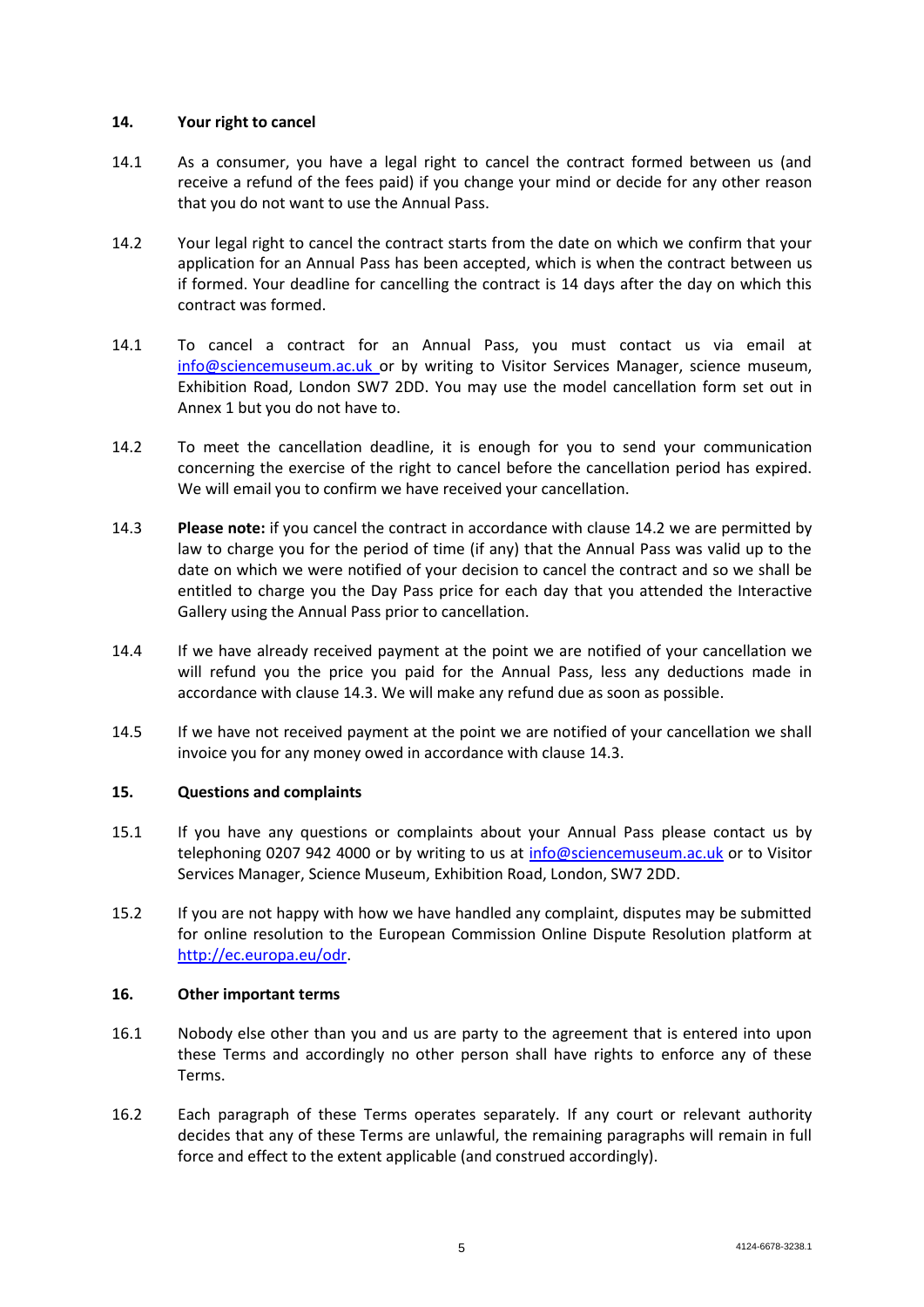16.3 These Terms are governed by English law and you can bring legal proceedings in respect of Annual Passes in the English courts.